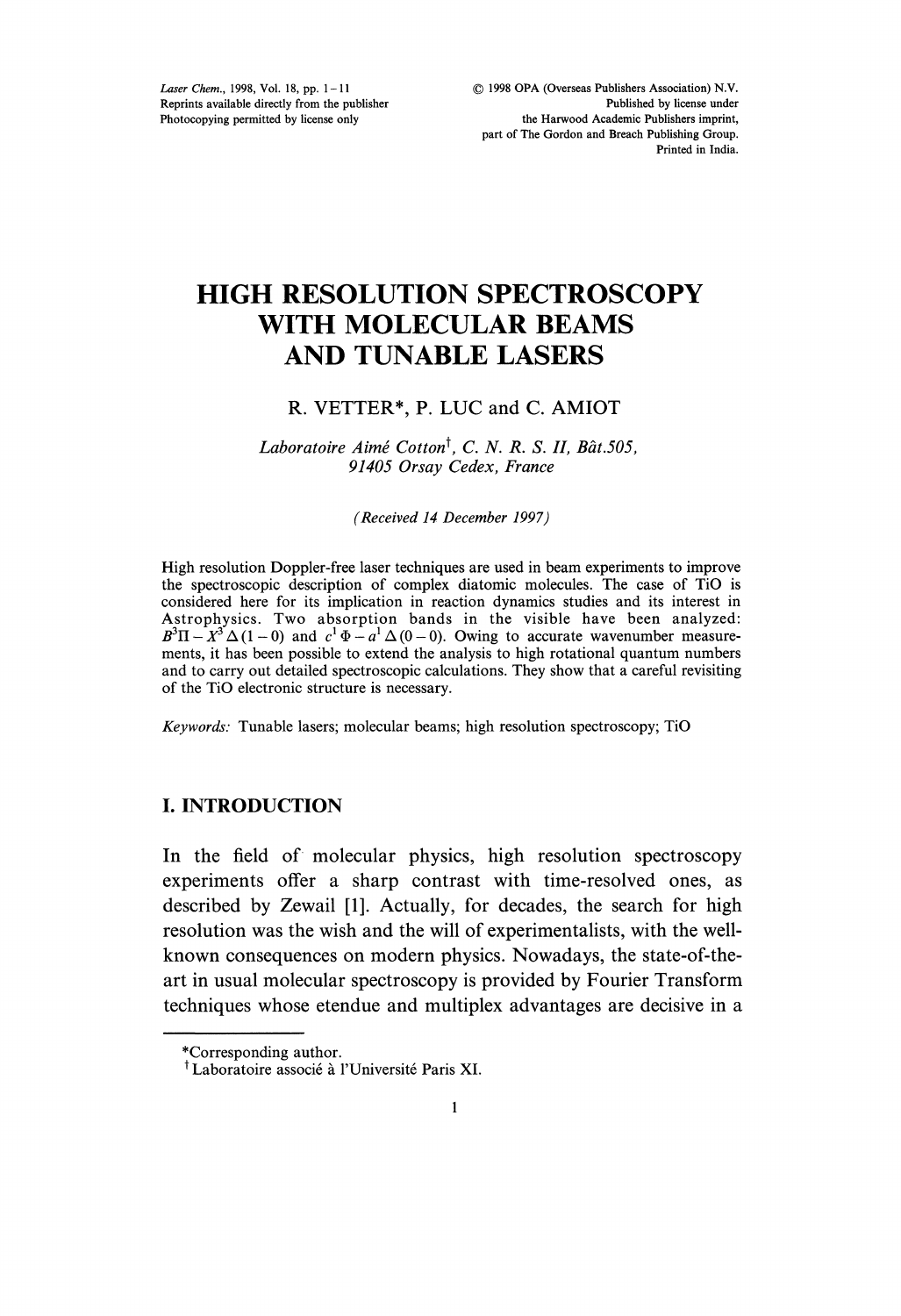number of areas [2, 3]. Let us mention for instance the recordings of planet and star spectra which led to a breakthrough in Astrophysics [4] or the recording of the absorption spectrum of the iodine molecule whose Atlas is utilized by so many laser scientists to calibrate laser frequencies [5].

Usual molecular spectroscopy with Fourier Transform techniques leads to the simultaneous recording of a great many spectral elements, hence the description of the upper states in absorption spectroscopy and the description of lower states in excitation spectroscopy, i.e., when a laser beam is used to induce the fluorescence of the sample [6, 7]. However, these spectra are generally Doppler-limited, preventing their complete resolution when they are highly congested.

In contrast, by use of tunable narrow-band lasers, it is possible to get rid of the Doppler broadening. This was demonstrated years ago in atomic physics with two-photon absorption or saturated-absorption techniques, just to mention the most popular ones [8]. In molecular physics, these techniques and others, such as the optical-optical double resonance, led to a great simplification of the spectra, a much better knowledge of excited states and the discovery of hidden phenomena [9]. Let us mention for instance the recent study of very long-range sodium molecules [10] or the observation of hyperfine structures in photoassociative spectra of lithium [11].

In this article, Doppler-free experiments involving tunable laser beams and molecular beams are described to show how the description of complex diatomic molecules can be improved. The case of the TiO molecule is considered here, for its implication in reaction dynamics studies and its interest in Astrophysics.

## II. EXPERIMENTAL

Accurate spectroscopic data are necessary when one wants to characterize chemical reaction products in the gas phase by use of optical detection techniques, such as laser-induced fluorescence (L.I.F.) resonance-enhanced multiphoton ionization (R.E.M.P.I.) or coherent anti-Stokes Raman scattering (C.A.R.S.) whose principle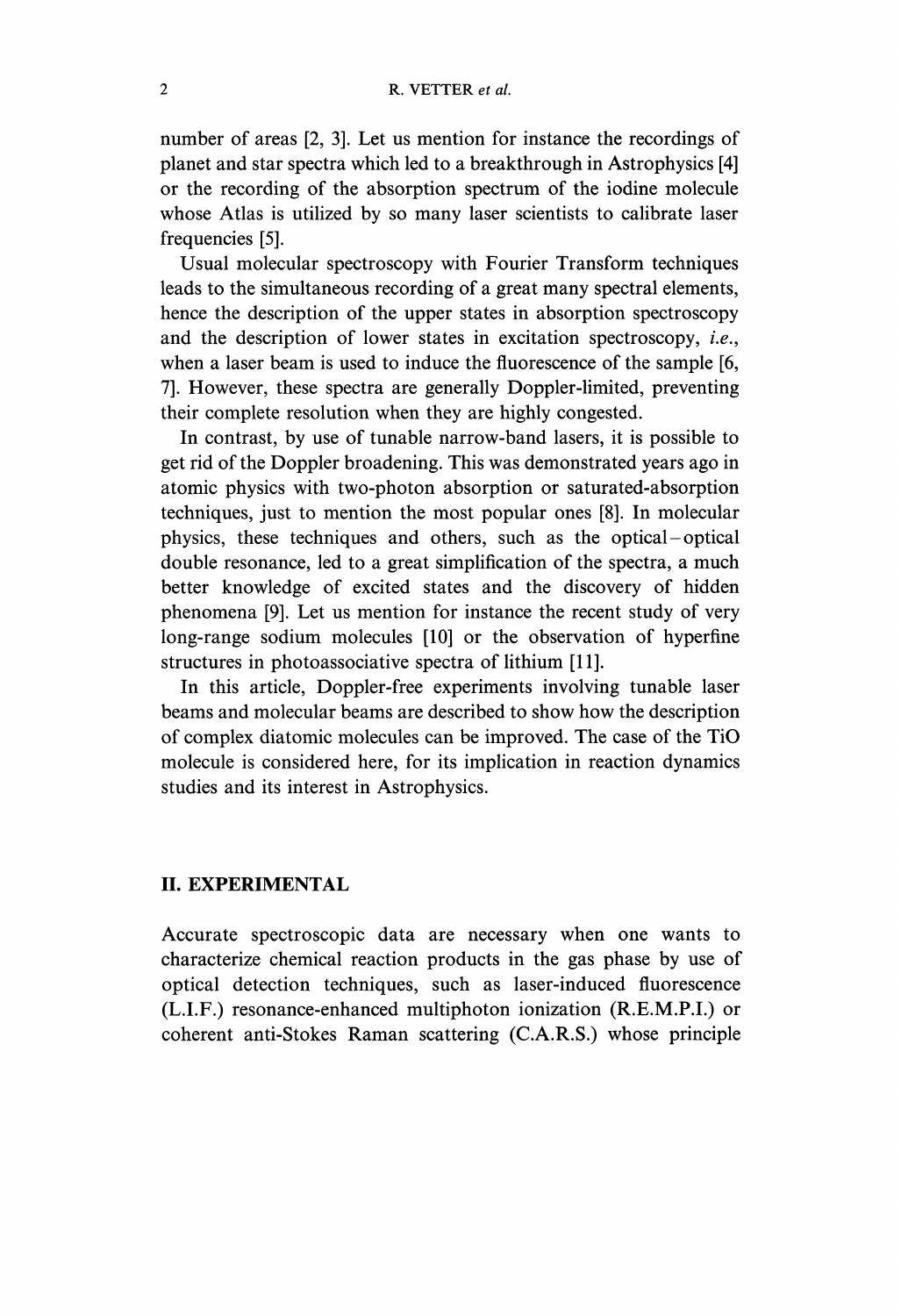its spectrum is obligatory. In this perspective, a beam experiment has been devoted to record the Doppler-free absorption spectrum of TiO, by collecting the nondispersed laser-induced fluorescence of the molecule vs laser frequency. It mainly involves an effusive beam of TiO crossed at right angle by a cw, single-mode, tunable dye laser beam. The beam of TiO is produced in <sup>a</sup> tungsten crucible radiatively heated at 2,200 K [14]. It yields <sup>a</sup> density of  $10^8 - 10^9$  mol/cm<sup>3</sup> at the interaction volume. The laser beam operating in the green-orange part of the spectrum is chopped at 750 Hz and delivers <sup>a</sup> typical power of 100mW at the interaction volume. The induced fluorescence, collected by a large angle parabolic mirror whose focus coincides with the interaction volume, is sent to a photomultiplier through broad-band optical filters and is recorded vs laser frequency by use of a lock-in amplifier at 750 Hz. This method allows to eliminate parasitic signals such as the black body radiation emitted by the oven at high temperature. The signal is further stored in <sup>a</sup> PC disk, translated into ASCII and transmitted to <sup>a</sup> SPARC server for numerical treatment.

By slowly scanning the laser frequency over absorption lines of TiO, one records narrow profiles whose width, 3 to 5  $10^{-3}$  cm<sup>-1</sup> F.W.H.M., is determined by the lifetime of the upper level, by a residual Doppler broadening due to the small angular dispersion of the TiO beam and by weak saturation effects (see Figs. 1 and 2). To control the regularity of the frequency scale and to determine absolute TiO wavenumbers, the absorption spectrum of the iodine molecule and interference fringes provided by a Fabry-Perot etalon are simultaneously recorded and treated by numerical techniques [15].

This kind of experiment has been developed for long but seldom applied to systematic analyses of vibrational bands in complex spectra. The main advantages of the present experiment lie in the linearity of detection, the high resolution and the accuracy of wavenumber measurements which can reach  $10^{-3}$  cm<sup>-1</sup>. They have allowed for extended analyses of the TiO spectrum which is particularly congested, as discussed in the following chapter.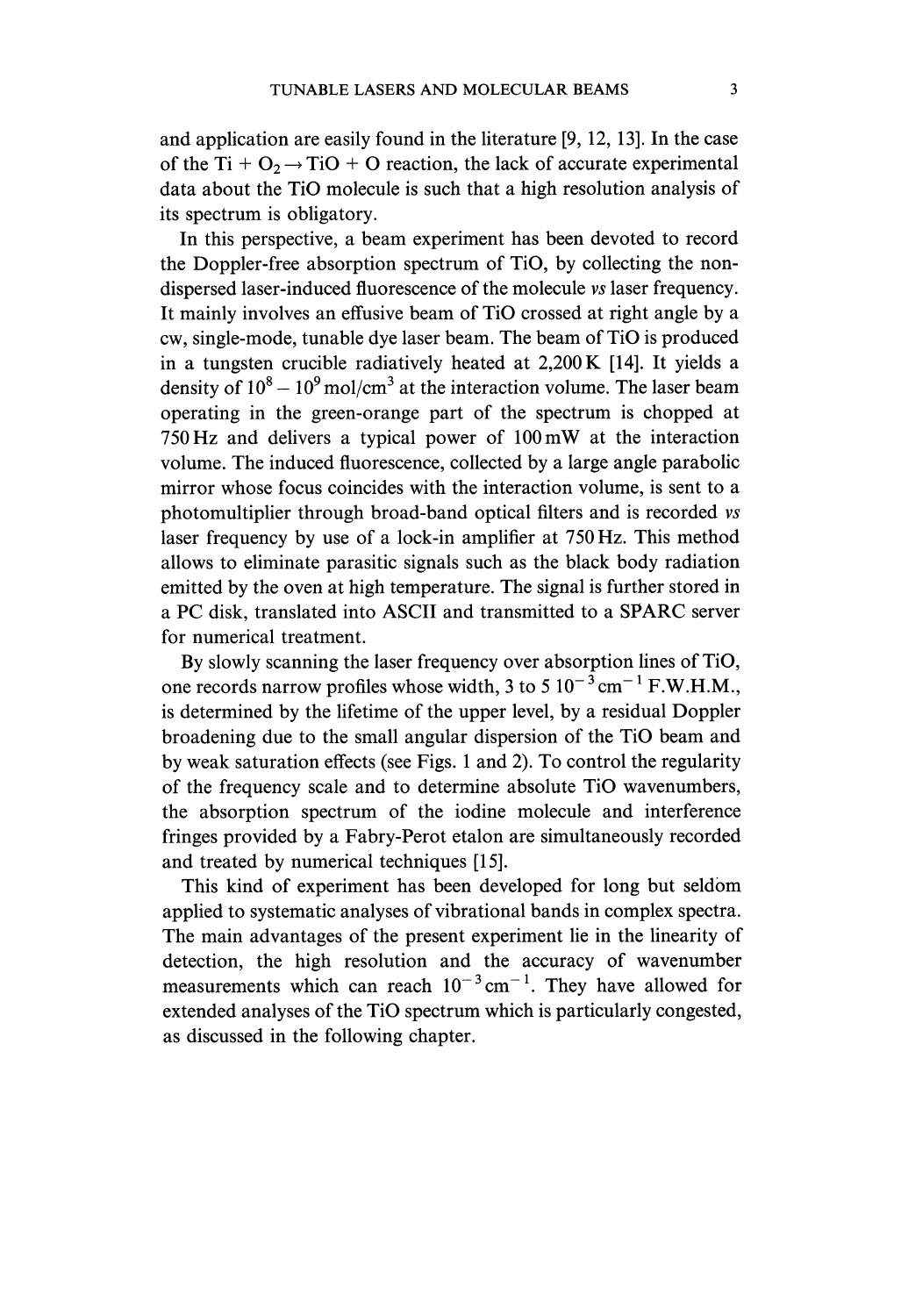

iodine absorption lines (lower trace) are used to calibrate the frequency scale. Iodine FIGURE (upper trace). The Fabry-Perot  $B^3\Pi-X^3\Delta(1-0)$ reference fringes absorption  $2510^{-3}$ band  $cm^{-1}$ of TiO apart around (middle 17,121cm trace) and lines are identified from their reference number in the Atlas [5]. All intense lines are identified as belonging to the  $B^3 \Pi - X^3 \Delta (1 - 0)$  band of <sup>48</sup>TiO. The others belong to different systems or to different isotopomers.

### III. THE TiO SPECTRUM

The TiO molecule has been the subject of several theoretical analyses since it constitutes a model for discussing the role of 3d electrons in chemical bonding  $[16-18]$  and its absorption spectrum in the visible is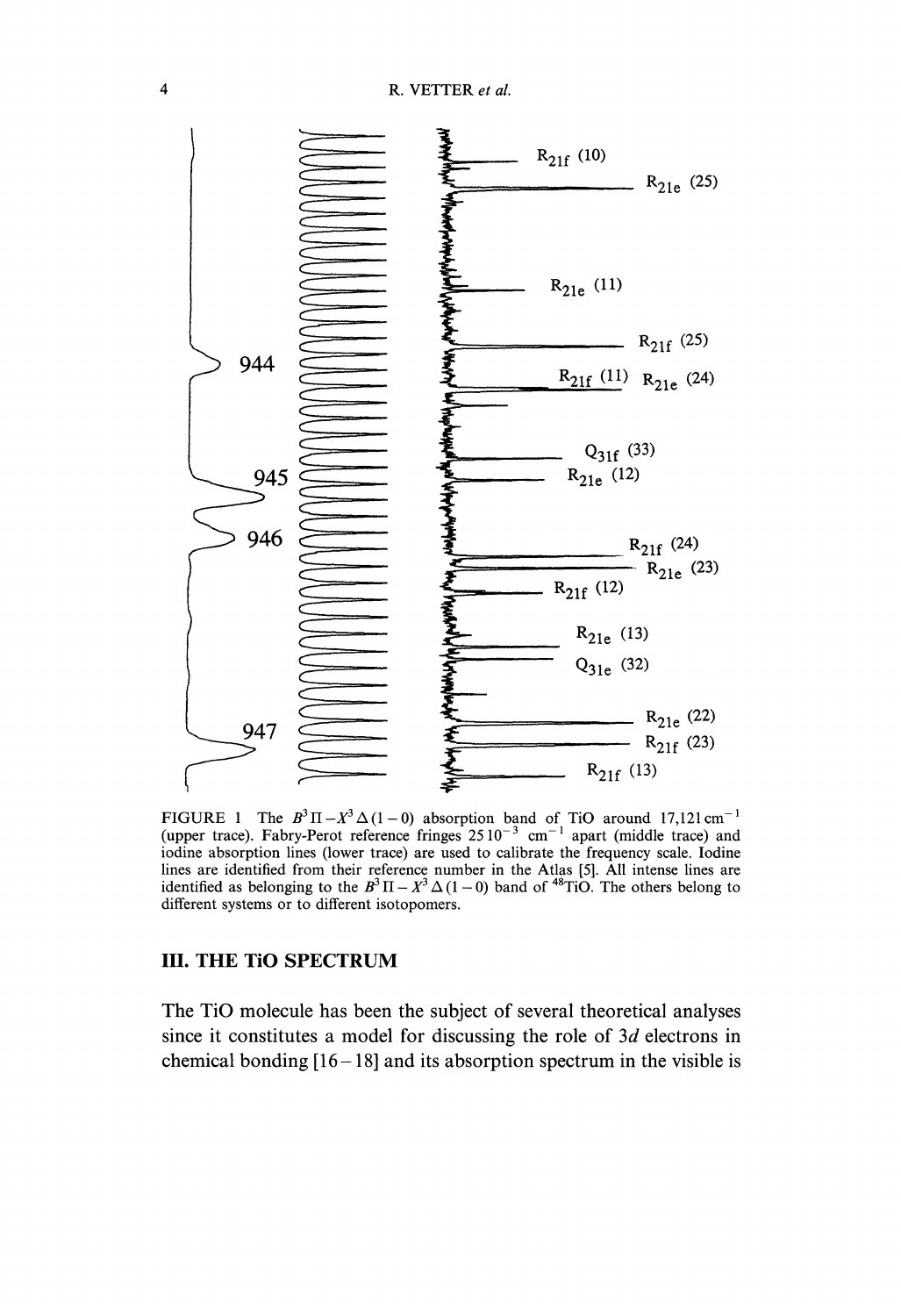

FIGURE 2 The  $c^1 \Phi - a^1 \Delta (0 - 0)$  absorption band of TiO around 17,827 cm<sup>-1</sup>. Same captions as in Figure 1, except the laser intensity which is higher and leads to a weak broadening of the profiles.

still receiving much attention  $[19-27]$ . This is partly due to the fact that as TiO is abundant in oxygen-rich stars-the cool giants particularly-its spectrum is used to calibrate the temperature and density of these stars as soon as the rotational structure is resolved  $[28 - 31]$ . A number of low electronic states-singlets and triplets-have been discovered and rovibrational analyses have been carried out in spite of the highly congested character of the absorption spectrum and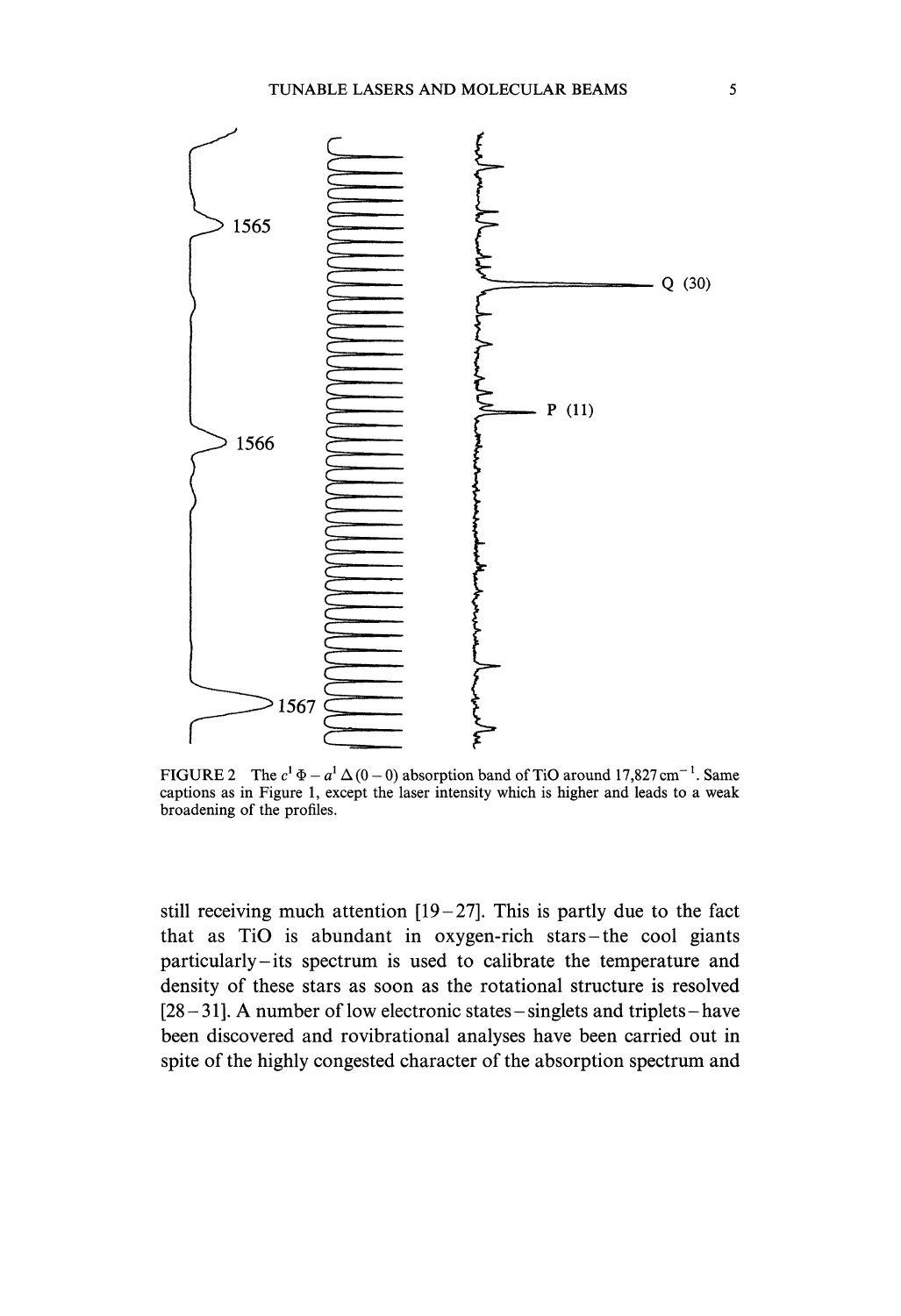the limited resolution due to Doppler broadening. Indeed, in addition to usual rotational and spin-orbit structures, the levels in excited triplet states are split into e and f sub-levels due to A-doubling [32]. Furthermore, titanium has five natural isotopes which lead to five different absorption spectra, among which the one related to <sup>48</sup>TiO is prominent (74%). This complexity is well illustrated by the Fourier Transform study which was performed several years ago by use of a hollow cathode as light source [23]. It significantly improved the description of the  $X^3\Delta$  ground state by observing six  $B^3\Pi - X^3\Delta$  and four  $C^3\Delta - X^3\Delta$  bands but, due to Doppler broadening, the line assignation was limited to low values of the rotational quantum number, roughly  $J'' = 50$ . In this context, the aim of the present Doppler-free experiment is to extend the analysis to high rotational quantum numbers and to resolve isotope shifts. Two absorption bands have been treated:  $B^3 \Pi - X^3 \Delta (1-0)$  and  $c^1 \Phi - a^1 \Delta (0-0)$ .

# 1. The  $B^3 \Pi - X^3 \Delta (1-0)$  Band [26] (Fig. 1)

For this band, 1,400 lines were measured in the range  $16,800-17$ ,  $200 \text{ cm}^{-1}$  to a typical accuracy of 2  $10^{-3} \text{ cm}^{-1}$ . Due to spin-orbit coupling in the two states and  $\Lambda$ -doubling in the B one, 18 principal branches and 24 satellite ones are allowed. For the most abundant isotope of titanium the rotational analysis was conducted up to  $J = 94$ . Spectroscopic data were reduced to a set of 24 effective molecular constants using a Hund's case (a) Hamiltonian. An iterative nonlinear least-square procedure was used and led to a standard deviation of  $210^{-3}$  cm<sup>-1</sup> between measured and fitted wavenumbers, to compare with  $510^{-3}$  cm<sup>-1</sup> obtained in the previous Fourier Transform analysis [23].

The rotational, spin-orbit and A-doubling constants deduced that way show interesting features in terms of electronic structures. Indeed, ab initio calculations of the low-lying states of TiO [16, 17] indicate that the electronic configuration which gives rise to the  $X$  ground state is...  $(8\sigma)^2(3\pi)^4(9\sigma)^1(1\delta)^1$ . By comparison, the configuration of the B state is predicted to be...  $(8\sigma)^2(3\pi)^4(1\delta)^1(4\pi)^1$  by promotion of the  $9\sigma$  electron into a  $4\pi$  one [16]. These structures are confirmed to first order. To second order, spin-orbit effects result from singlet-triplet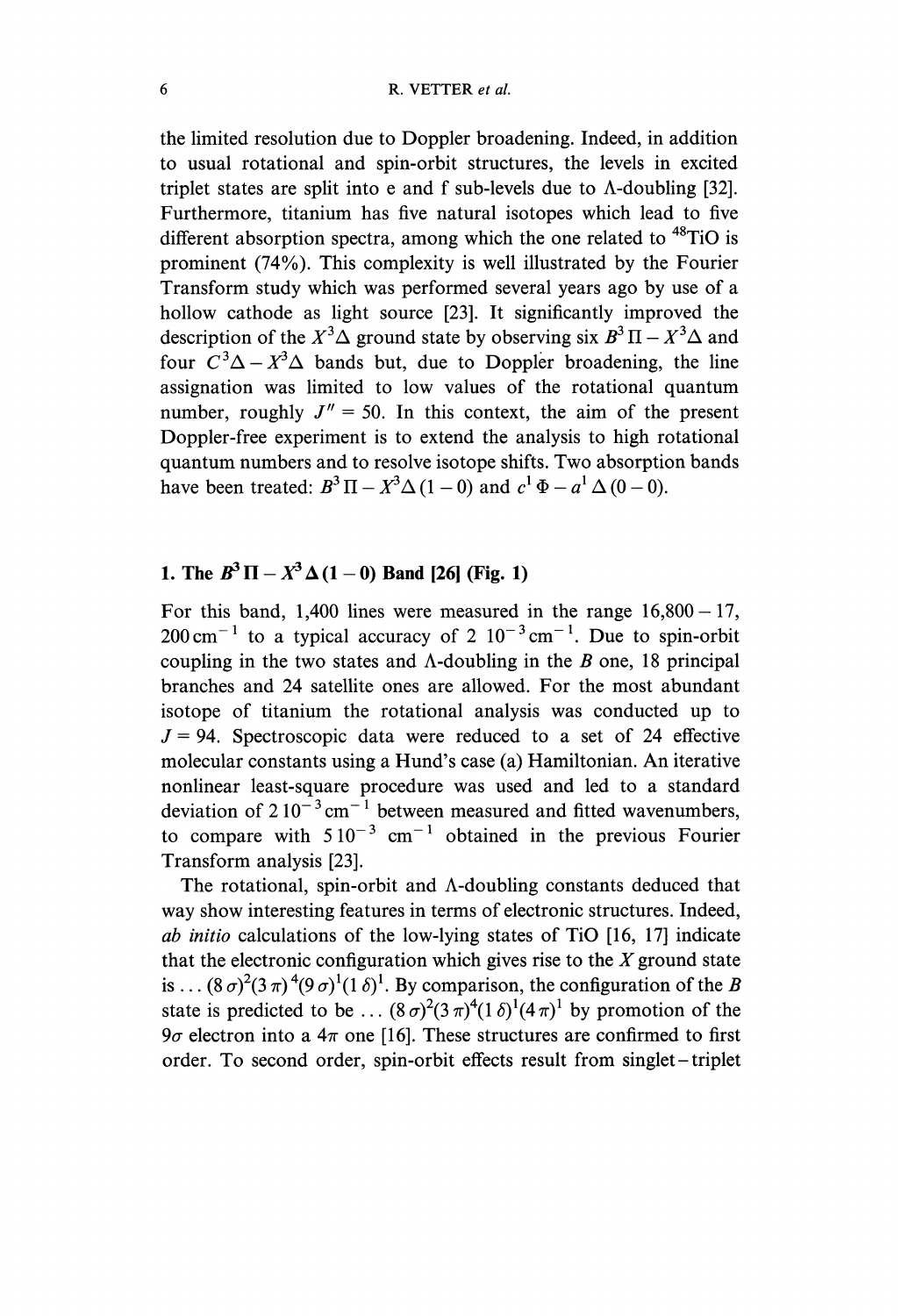interactions between states coming from the same configuration, the  $X^3\Delta$  and  $a^1\Delta$  states for the  $\sigma\delta$  configuration and the  $B^3\Pi$  and <sup>1</sup>II states for the  $\delta\pi$  configuration. The deviation to this scheme is weak for the X state but not for the  $B$  one. For this state, a supplementary interaction should occur with a new  ${}^{1}\Pi$  state which should lie below the B state, by some  $14,000 \text{ cm}^{-1}$ . This result is apparently meaningless since no <sup>1</sup> $\Pi$  state is present at this energy. In addition, the  $\Lambda$ doubling in the  $B<sup>3</sup>$ II state is also pertubed. For TiO, it should be due to  ${}^{3}\Sigma^{-}$  and  ${}^{1}\Sigma^{+}$  states arising from a (1 $\delta$ )<sup>2</sup> configuration. The positions of these two states were predicted but their introduction into the interaction matrix elements leads once again to a meaningless result since then the spin-orbit operator takes half the correct value. Accordingly, it seems reasonable to foresee the revisiting of the  $B<sup>3</sup>$ II state electronic structure.

For this band, the rather high signal/noise allows for the study of less intense components relative to less abundant titanium isotopes. The difficulty arises here from the weak, quasi-equal abundances of  $^{46}$ TiO,  $^{47}$ TiO,  $^{49}$ TiO and  $^{50}$ TiO whose entire spectra are shifted with respect to 48TIO by several wavenumbers. These shifts can be evaluated, essentially by ab initio mass corrections. To experimentally confirm them, it is best first to observe a branch head with its characteristic shape in a "desertic" spectral range and second to observe the  $\Lambda$ -doubling in the same range. For a complete assignment a long series of rotational quantum numbers is needed, implying the continuous recording of the spectrum over a wide spectral range,  $25 \text{ cm}^{-1}$  typically. Here, the rather good linearity of the L.I.F. technique of detection as well as the Doppler-free nature of the absorption profiles are favorable arguments. The complete analysis is on the tracks, the shifts being determined for 46TIO and 47TIO [33].

# 2. The  $c^1 \Phi - a^1 \Delta (0 - 0)$  Band [27] (Fig. 2)

This band is simpler with  $P$ ,  $Q$  and  $R$  branches only. It has by far the highest Franck-Condon factor of the  $c^1\Phi - a^1\Delta$  system, implying that absorption of the laser beam and detection of the signal have to be performed at the same wavelength. However, the fluorescence signal is weak because of the small population in the  $a^1\Delta(v'' = 0)$  metastable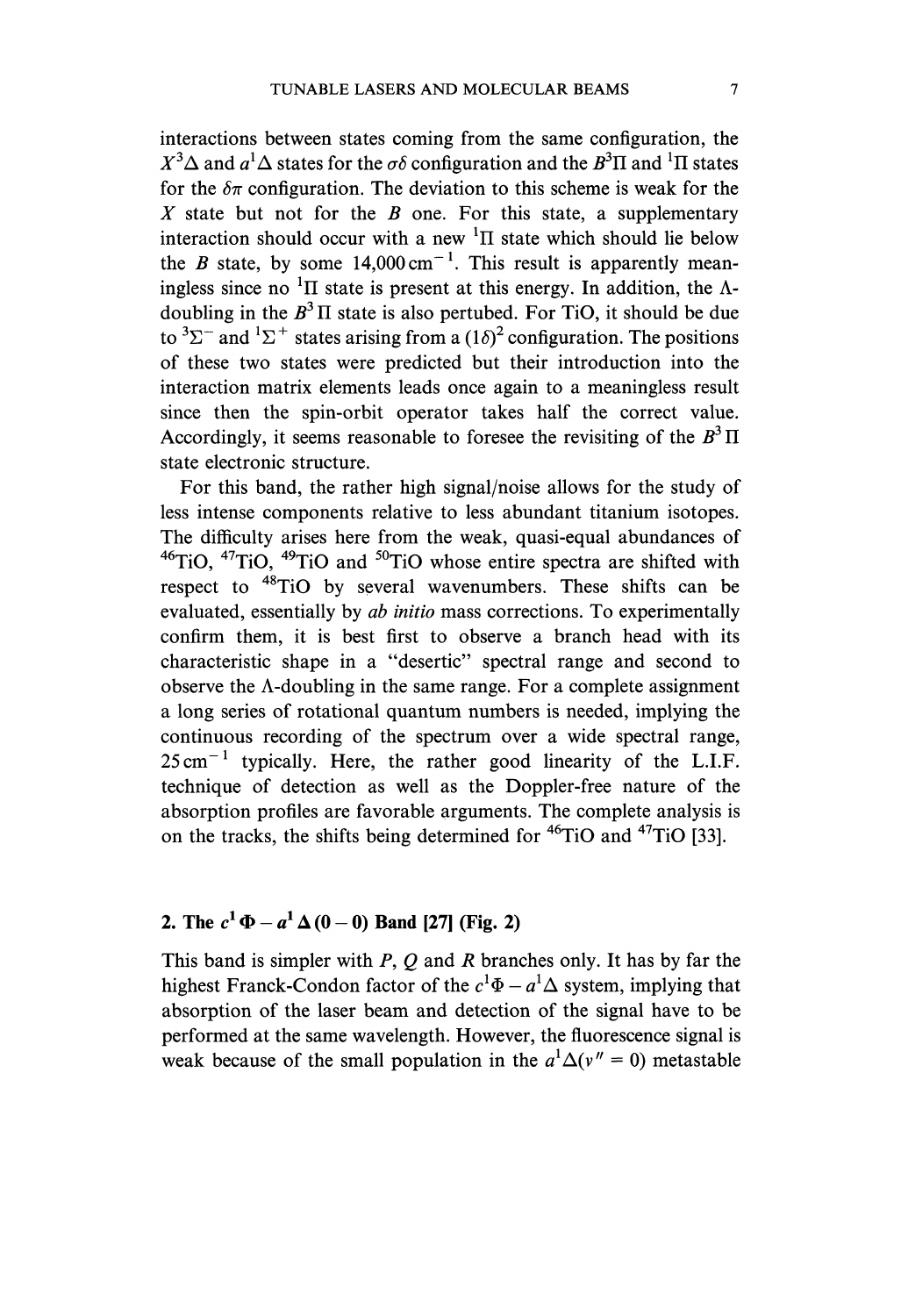level which lies at  $3,444 \text{ cm}^{-1}$  above ground state. Therefore, a more intense laser beam was used, with a slight saturation of the absorption and a weak broadening of the profiles. Owing to the recent numerical treatment of the laser frequency scale [15] the accuracy of wavenumber measurements could be reduced to  $10^{-3}$  cm<sup>-1</sup> for 130 lines of <sup>48</sup>TiO measured in the range  $17,700 - 17,860 \text{ cm}^{-1}$  and the rotational analysis could be conducted up to  $J = 96$ . The spectroscopic data were reduced to a set of 11 effective molecular constants with a standard deviation of  $0.7 10^{-3}$  cm<sup>-1</sup> between measured and fitted wavenumbers, to compare with  $20 10^{-3}$  cm<sup>-1</sup> obtained in an older analysis performed with a Doppler-limited light source [21]. During the analysis, it was noted that the H constant  $(3<sup>rd</sup>$  order centrifugal distortion) is abnormally high and negative and it was necessary to include significative seventh order constants into the energy development to reproduce the wavenumbers to their experimental accuracy. This explains why the extrapolation procedure was particularly difficult in the assignation of high J values.

The spectroscopic treatment considered first the spin-orbit perturbation in the  $c^1\Phi(v' = 0)$  level due to the neighbouring  $C^3\Delta_3 (v = 2)$ level (about  $100 \text{ cm}^{-1}$ ). This was realized with the introduction of an enlarged Hamiltonian matrix in which a spin-orbit element  $H_{\text{so}}$ . couples the  $\Omega = 3$  sublevels of  $C^3 \Delta_3(v = 2)$  and  $c^1 \Phi(v^* = 0)$ . This treatment was unsuccessful since it led to a r.m.s. of  $9 \text{ cm}^{-1}$ , unless the 11 previous constants were introduced into the calculation. In a second step, the spin-orbit perturbation due to the much more distant  $C^3\Delta_3(v=3)$  level (about 800 cm<sup>-1</sup>) was introduced. The same procedure was used, with the introduction of a new spin-orbit matrix element H<sub>so3</sub> coupling the  $\Omega = 3$  sublevels of  $C^3\Delta_3(v = 3)$ ,  $C^3\Delta_3(v=2)$  and  $c^1\Phi(v'=0)$ . Then, the total perturbation is characterized by a unique electronic factor  $H_{so}$  elec equal to the product of  $H_{so}$ , by an overlap element calculated from RKR potentials. With this H<sub>so elec</sub> factor, the r.m.s. falls to 0.8  $10^{-3}$  cm<sup>-1</sup> which is comparable with the experimental accuracy. However, once again, the  $H_{so}$  elec factor which is determined this way is not in agreement with the one derived from ab initio calculations.

The ability of this deperturbed treatment to yield meaningful molecular constants is of interest in Astrophysics where high values of rotational quantum numbers are often required [31].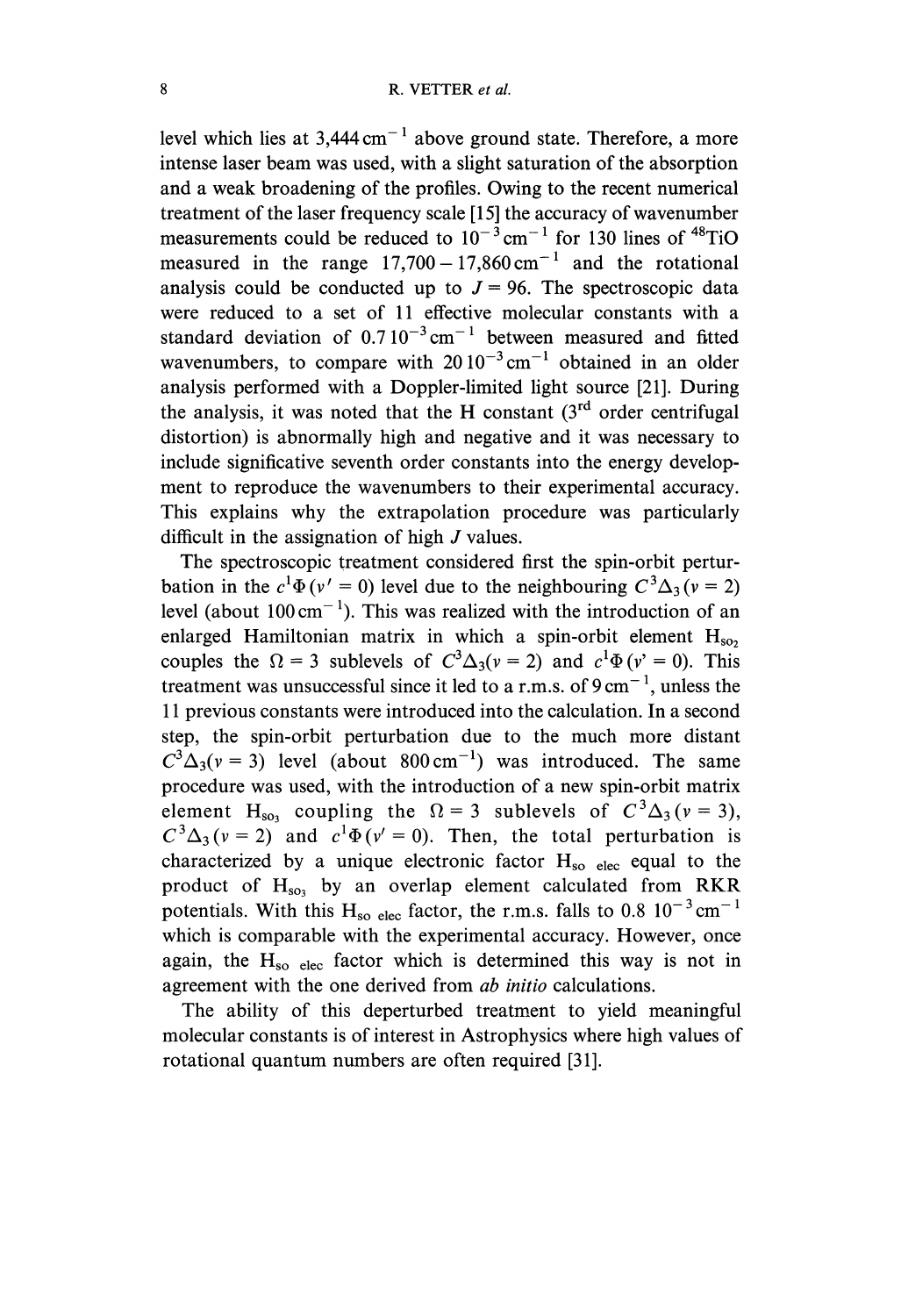### IV. DISCUSSION

The accuracy in wavenumber measurements mentioned above  $-10^{-3}$  cm<sup>-1</sup>- is neither limited by the width and shape of TiO absorption profiles, nor by the signal/noise but by the asymmetry of iodine absorption lines used to calibrate the laser frequency scale [15]. To get rid of this asymmetry due to hyperfine structure, one could undertake complex, Doppler-free experiments to resolve the structure, to calibrate the individual components and to rebuilt the whole Doppler-broadened profile. The alternative which consists in using the bromine Atlas is no longer convenient because it requires highly enriched isotopes and furthermore the fluorescence is much less intense. Actually, the  $10^{-3}$  cm<sup>-1</sup> accuracy presently obtained is fairly enough but necessary both to resolve the spectrum and to perform accurate spectroscopic calculations. If it seems to constitute a benchmark for molecular spectroscopy, at least for band analysis, it is still needed when one is faced to high resolution experiments: indeed, for a light molecule like  $Li<sub>2</sub>$ , the discrepancy between the wavenumbers measured in the same beam experiment and the ones calculated from the best known spectroscopic constants can easily range from 10 to 30  $10^{-3}$  cm<sup>-1</sup> depending on the band under study [34].

Of course, there are many examples of better accuracy but they generally concern the study of single lines or groups of lines in limited spectral ranges [9] not the analysis of vibrational bands. Table <sup>I</sup> displays some characteristic results on band analysis of diatomic molecules, including TiO, obtained with the same detection technique and frequency calibration. Note the excellent result obtained by Demtröder and *coll*. as early as 1979, with polarization spectroscopy of the  $B^1\Pi_u - X^1\Sigma_g^+$  band of Cs<sub>2</sub> [35] and the most accurate one obtained by Merer and *coll.* on a  $B^3\Phi - X^3\Delta$  band of NbN, with hyperfine structure measurements over 1,000 transitions [36]. Note also the rather good accuracy obtained by Kaledin and coll. over weak singlet-triplet interconnections lines of TiO [25].

Regarding the TiO spectrum itself, the present results are by far the most accurate ones. By comparison with Linton's work performed long ago over the same  $c^1 \Phi - a^1 \Delta(0 - 0)$  band [21] not only the band heads are now completely resolved and the r.m.s, is lower by a factor 15, but the analysis has been performed up to  $J = 96$  instead of 70.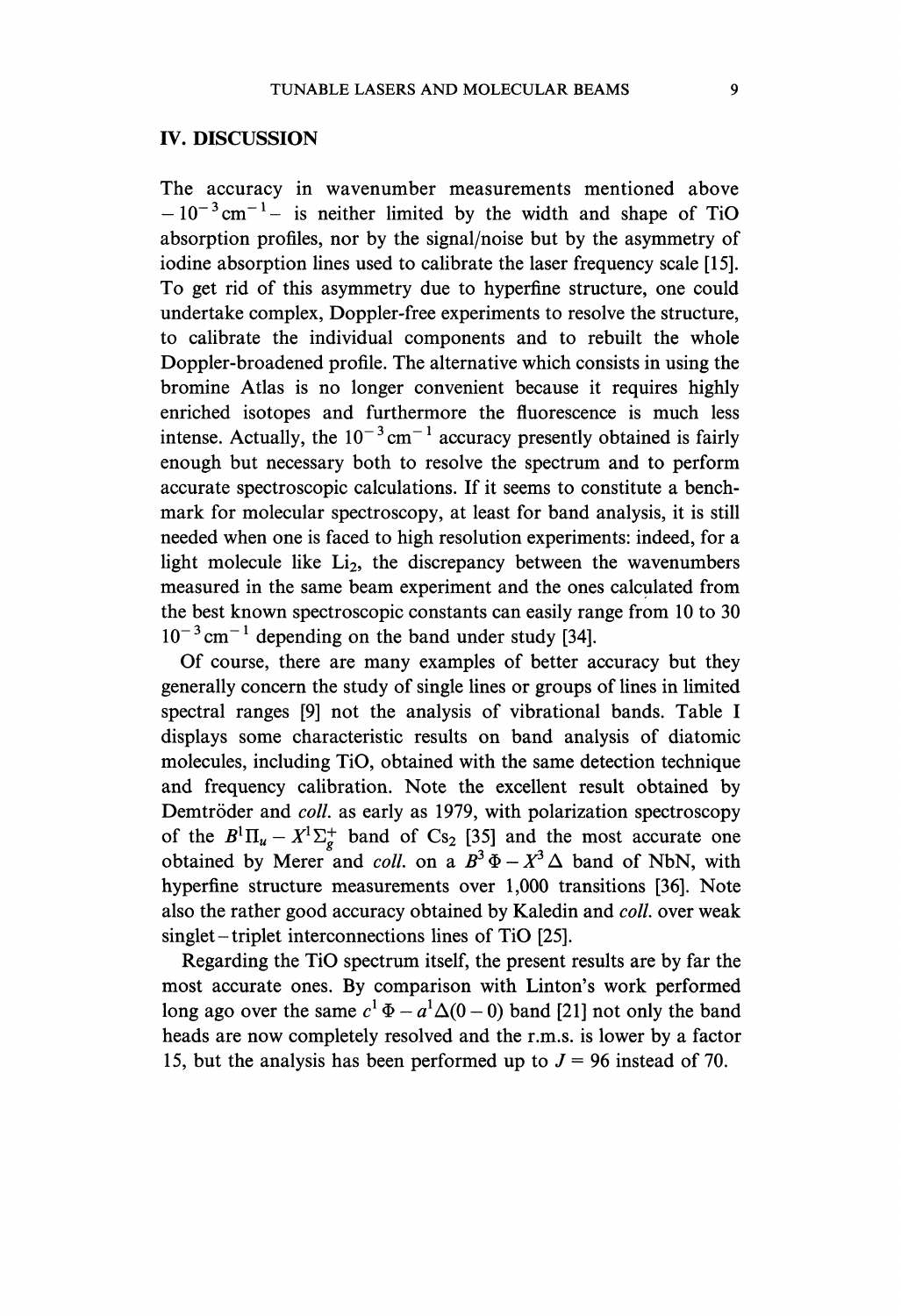| Molecule        | Transition                                         | r.m.s.<br>$(10^{-3}$ cm <sup>-1</sup> ) | Author, date, reference     |
|-----------------|----------------------------------------------------|-----------------------------------------|-----------------------------|
| Cs <sub>2</sub> | $B^1\Pi_u-X^1\Sigma_g^+$<br>$A^2\Sigma-X^2\Pi_g^+$ |                                         | Demtröder et al., 1979 [35] |
| CrO             |                                                    | 6.7                                     | Merer et al., 1984 [36]     |
| IF              | $B^{3}\Pi(O^{+})-X^{1}\Sigma^{+}$                  | 4.3                                     | Vigué et al., 1987 [38]     |
| <b>NbN</b>      | $B^3\Phi - X^3\Delta$                              | 0.6                                     | Merer et al., 1989 [37]     |
| CaO             | $e^3\Sigma^-\!-\!a^3\Pi$                           | 3                                       | Field et al., 1991 [39]     |
| BaI             | $C^2\Pi - X^2\Sigma$ <sup>+</sup>                  | 2.3                                     | Zare et al., 1992 [40]      |
| CrO             | $A^{5}\Delta - X^{5}\Pi$                           | 1.3                                     | Merer et al., 1993 [41]     |
| <b>TiO</b>      | $E^3\Pi - X^3\Delta$                               | 20                                      | Simard et al., 1991 [24]    |
| <b>TiO</b>      | $C^3 \Delta - a^1 \Delta$                          | 10                                      | Kaledin et al., 1995 [25]   |
| <b>TiO</b>      | $B^3\Pi-X^3\Delta$                                 | $\mathbf{2}$                            | Amiot et al., 1995 [26]     |
| <b>TiO</b>      | $c^1 \Phi - a^1 \Delta$                            | 0.7                                     | Amiot et al., 1996 [27]     |
|                 |                                                    |                                         |                             |

TABLE I Several high accuracy rotational analyses in diatomic spectra (nonexhaustive list)

#### Acknowledgements

The authors are pleased to thank E. M. Azaroual and M. Cheikh for their participation.

#### References

- [1] Zewail, A. H. (1995). "Femtosecond Chemistry", Eds. Manz, J. and Wöst, L. Pub. VCH press.
- [2] Jacquinot, P. (1958). J de Physique et le Radium (Paris) 19, 223.
- [3] Amiot, C. and Vergès, J. (1987). J. de Physique (Paris), 12, 595.
- [4] Connes, P., Connes, J., Benedict, W. S. and Kaplan, L. D. (1967). Astrophys. J., 147, 1231; Connes, P. and Connes, J. (1974). Astrophys. J., L-29.
- [5] Gerstenkorn, S. and Luc, P. (1977). Atlas d'absorption de la molécule d'iode, Laboratoire Aimé Cotton, Orsay.
- [6] Bacis, R., Churrassy, S., Field, R. W., Koffend, J. B. and Vergès, J. (1980). J. Chem. Phys., 72, 34.
- [7] Vergès, J., Amiot, C., Bacis, R. and Ross, A. J. (1995). Spectroc. Acta, 51A, 1191.
- [8] High Resolution Laser Spectroscopy, Ed. Shimoda, K. Springer-Verlag (Berlin) (1976).
- [9] Demtröder, W. (1995). in Laser Spectroscopy, Springer-Verlag (Berlin).
- [10] Elbs, M., Keck, O., Knöckel, H. and Tiemann, E., Z. Physik D, 42, 49.
- [11] Abraham, E. R. I., McAlexander, W. I., Stoof, H. T. C. and Hulet, R. G. (1995). Phys. Rev. A, 53, 3092.
- [12] Atomic and Molecular Beam Methods, Vol. I and II, Ed. Scoles, G. Oxford University Press (Oxford) (1992).
- [13] Gonzalez-Urena, A. and Vetter, R. (1996). Int. Rev. Phys. Chem., 15, 375.
- [14] Azaroual, E. M., Luc, P. and Vetter, R. (1992). J. de Physique III (Paris), 2, 899.
- [15] Luc, P., d'Aignaux, Y., Amiot, C. and Vetter, R. (1997). Metrologia, 34, 319.
- [16] Carlson, K. D. and Nesbet, R. K. (1964). J. Chem. Phys., 41, 1051; Carlson, K. D. and Moser, C. (1967). J. Chem. Phys., 46, 35.
- [17] Bauschlicher, C. W.Jr., Bagus, P. S. and Nelin, C. J. (1983). Chem. Phys. Lett., 101, 229.